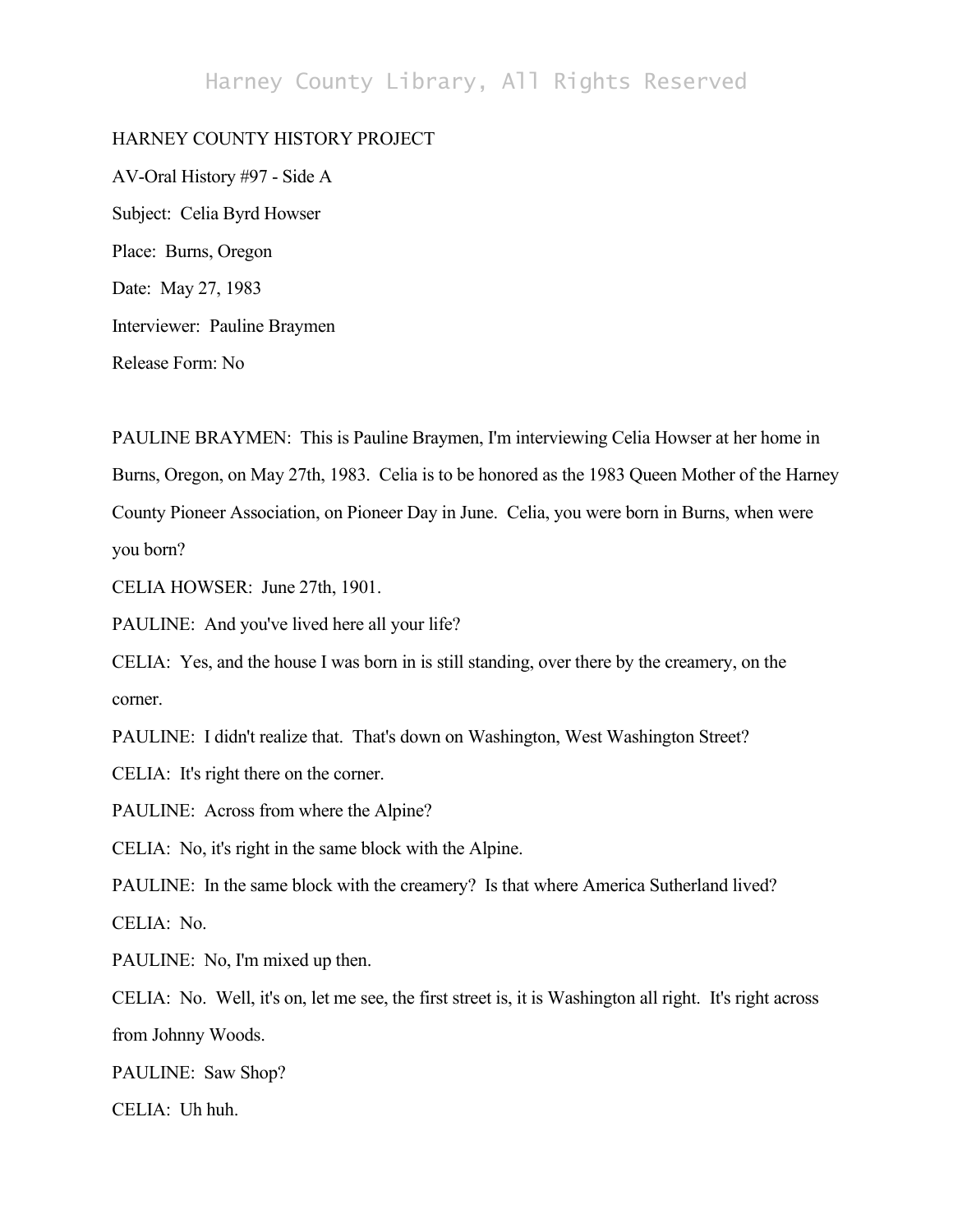PAULINE: Okay. And who are your parents?

CELIA: Charles and Louise Byrd.

PAULINE: And we know that they came to Harney County in about 1886.

CELIA: Yeah, I think Mother came about the time Dad did.

PAULINE: Were they married at that time, or he met her here?

CELIA: No, no.

PAULINE: He met her here?

CELIA: Yes.

PAULINE: Okay. Where did your dad come from?

CELIA: He's originally from Virginia. He was born in Monterey, Virginia.

PAULINE: And he came with his father and brothers?

CELIA: Mother, there were six of them, six children.

PAULINE: What was his father's name?

CELIA: W. C. Byrd.

PAULINE: W. C. Byrd.

CELIA: We always called him; everybody called him "Daddy" Byrd.

PAULINE: Do you know how old your dad was when they came? Was he a young boy, or was he a young man?

CELIA: Oh, I think so.

PAULINE: A young boy?

CELIA: A young man. You never think of those things, that you might need them someday.

PAULINE: And of course, they were the founders of the Burns Times-Herald.

CELIA: Yeah, they all sort of went in there together. Dad didn't stay very long, because there wasn't enough to keep three families. He always, almost always, been in the newspaper business. He ran the Harney County News, and then he sold that to Doug Mullarky, and then he worked for Doug.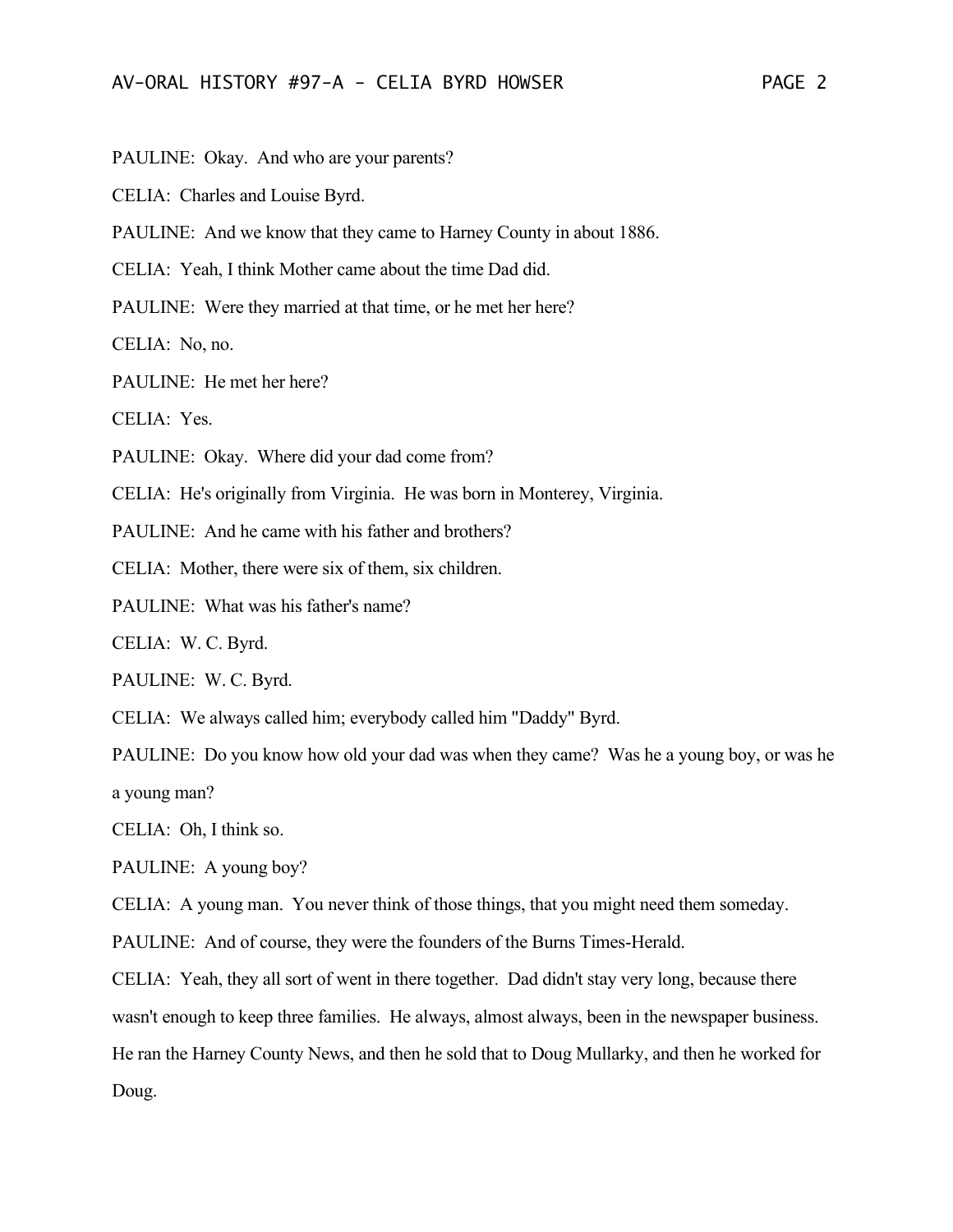PAULINE: And your Uncle Julian was the editor of the Burns Times-Herald?

CELIA: Yeah, I have nothing to do with him; so, don't mention him.

PAULINE: Well, okay.

CELIA: You'll not mention him in mine.

PAULINE: Oh, okay. And you say your dad was with the paper for a while, then what did he do after ---

CELIA: He went into a carpenter's store; he made nice furniture. In fact, Tommy's got the set down there now, he made. Cabinets, did a lot of cabinetwork, and so forth, in the furniture store. And Tommy's got the complete set down there in his apartment. He's got a chest of drawers, and then a commode, they called it those days. And I then I think he went into the newspaper business. It's kind of hard to remember.

PAULINE: He had the ---

CELIA: The Harney County News.

PAULINE: The Harney County News with your grandfather?

CELIA: No.

PAULINE: No. By himself?

CELIA: Uh huh.

PAULINE: Okay. What was your mother's maiden name?

CELIA: Tupker.

PAULINE: How do you spell that?

CELIA: T U P K E R.

PAULINE: And did she come to Harney County with her parents?

CELIA: Yes. They came from Cottonwood, California. And Grandpa Tupker had a blacksmith

shop right where Sprouse Reitz is; he had a blacksmith shop.

PAULINE: Do you know what the name of it was?

CELIA: No, in those days they just called --- just a blacksmith shop.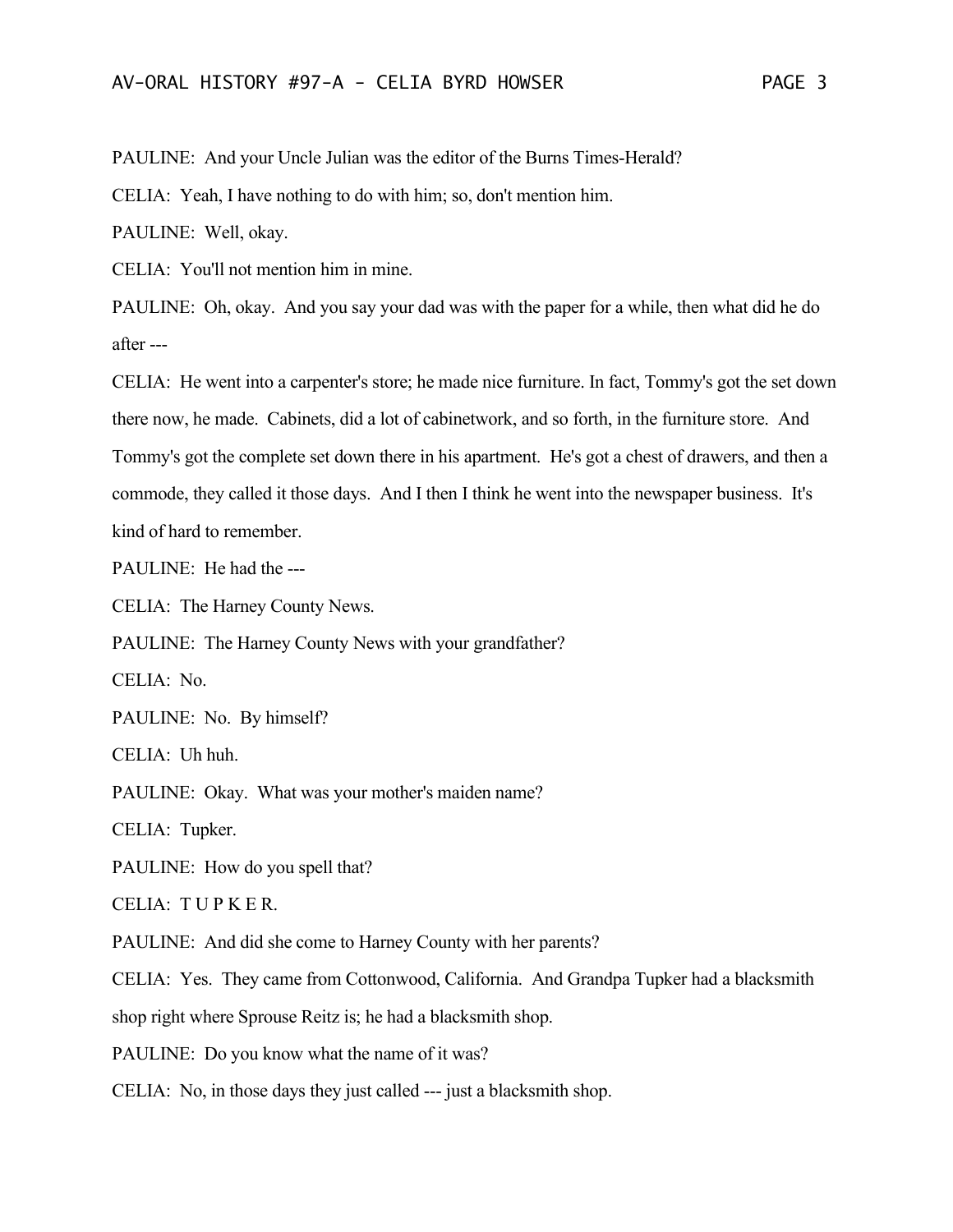## PAULINE: Okay.

CELIA: I think it was about the only one then.

PAULINE: Do you remember when your mom and dad were married?

CELIA: Huh uh, no.

PAULINE: Were there other children in your family besides your-self?

CELIA: Mary, Mary Graven, and Dolph Byrd. Dolph lives over in Prineville, and of course Mary lives here.

PAULINE: Were you the oldest?

CELIA: Uh huh.

PAULINE: And then Mary? No, Mary's the youngest.

CELIA: Then Dolph and then Mary.

PAULINE: Is Dolph spelled D O L P H?

CELIA: Uh huh.

PAULINE: This sounds terrible, but is that a girl or a boy?

CELIA: Boy, Adolph.

PAULINE: Adolph, okay. And he lives in Prineville now?

CELIA: Uh huh. He was named after his Grandfather Tupker, he was Adolph Tupker. Thank

God, they didn't name me after anybody. (Laughter)

PAULINE: You have a pretty name, you really do.

CELIA: Oh.

PAULINE: It's unusual.

CELIA: There aren't too many.

PAULINE: There aren't too many, and it's a beautiful name. Okay. You went to school in Burns?

Can you tell me something about your school days in Burns?

CELIA: Oh no, I can't think of anything in particular.

PAULINE: Was the school located up here where Slater is now?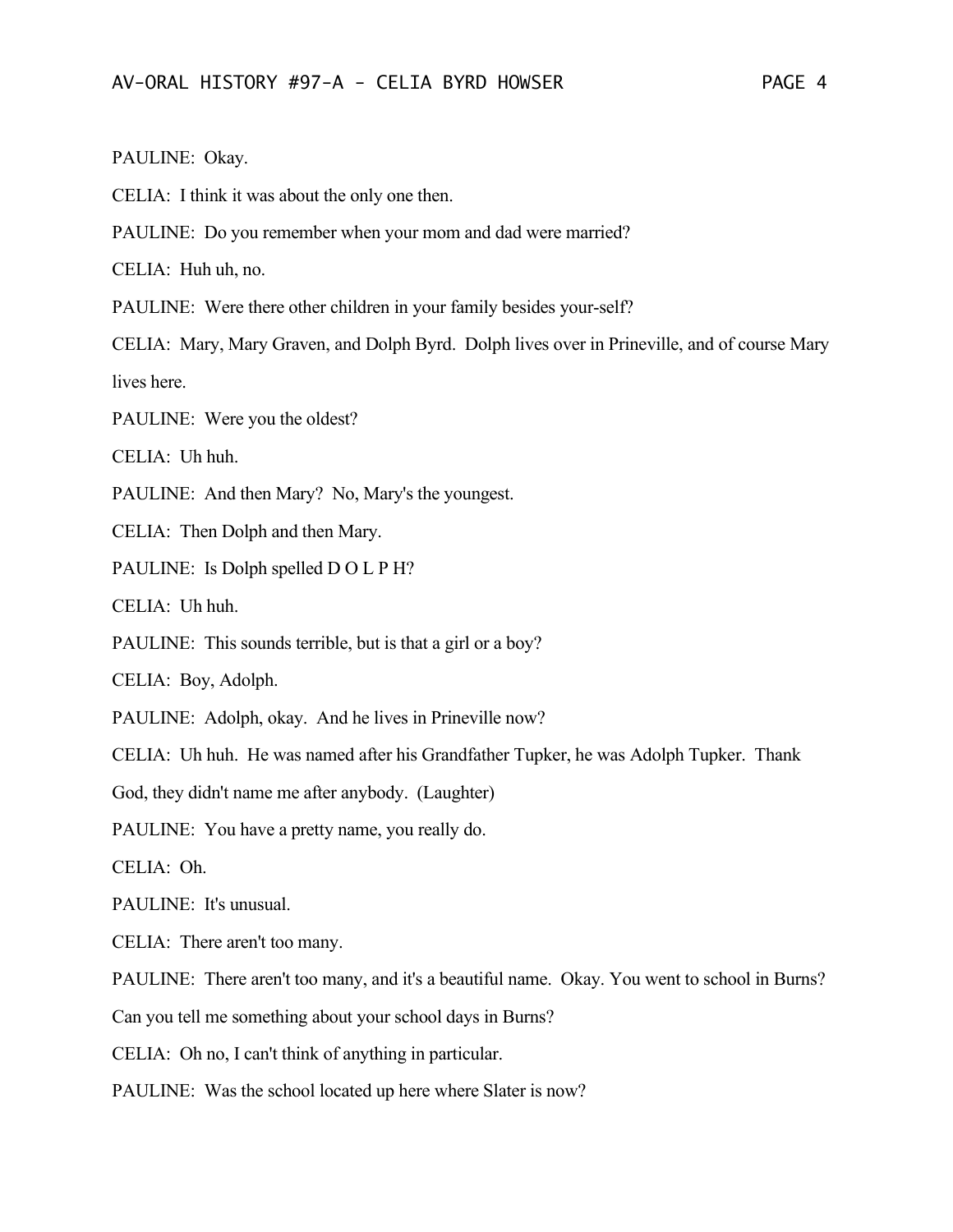CELIA: No, oh no. I went to school over here where Lincoln is. And then after they built that Slater School up there, I was in the sixth grade when I moved into this school up here.

PAULINE: That's the building where the gym is.

CELIA: Uh huh. I was in the sixth grade, and then I went to high school, back over where the Lincoln is now. Of course, it wasn't that, and I went to high school. By that time, they had turned that into a high school.

PAULINE: What year did you graduate?

CELIA: '20.

PAULINE: 1920?

CELIA: Uh huh. I should have graduated in 1919, but that was the year they had that terrible flu epidemic, and they turned all of the schools out, and let all of the teachers go, so no one graduated that year.

PAULINE: Did you have the flu?

CELIA: No.

PAULINE: You came through it without any ---

CELIA: Yes. And they used the old Presbyterian Church for a hospital, and I helped. Why everybody had to help. But I didn't get it.

PAULINE: I've talked to other people that lived through that, some of them who had it, and some of them who didn't.

CELIA: They just put row after row of cots in that old Presbyterian Church, and of course it had a kitchen to it. Broth was all I guess anybody ever ate. But that's when I should have graduated, but I didn't graduate till '20.

PAULINE: Did other members of your family have it? They didn't? Well, your whole family came through it without having it. Then you met your husband ---

CELIA: Oh, he lived up Harney. We'd always sort of known each other. It wasn't a chance meeting.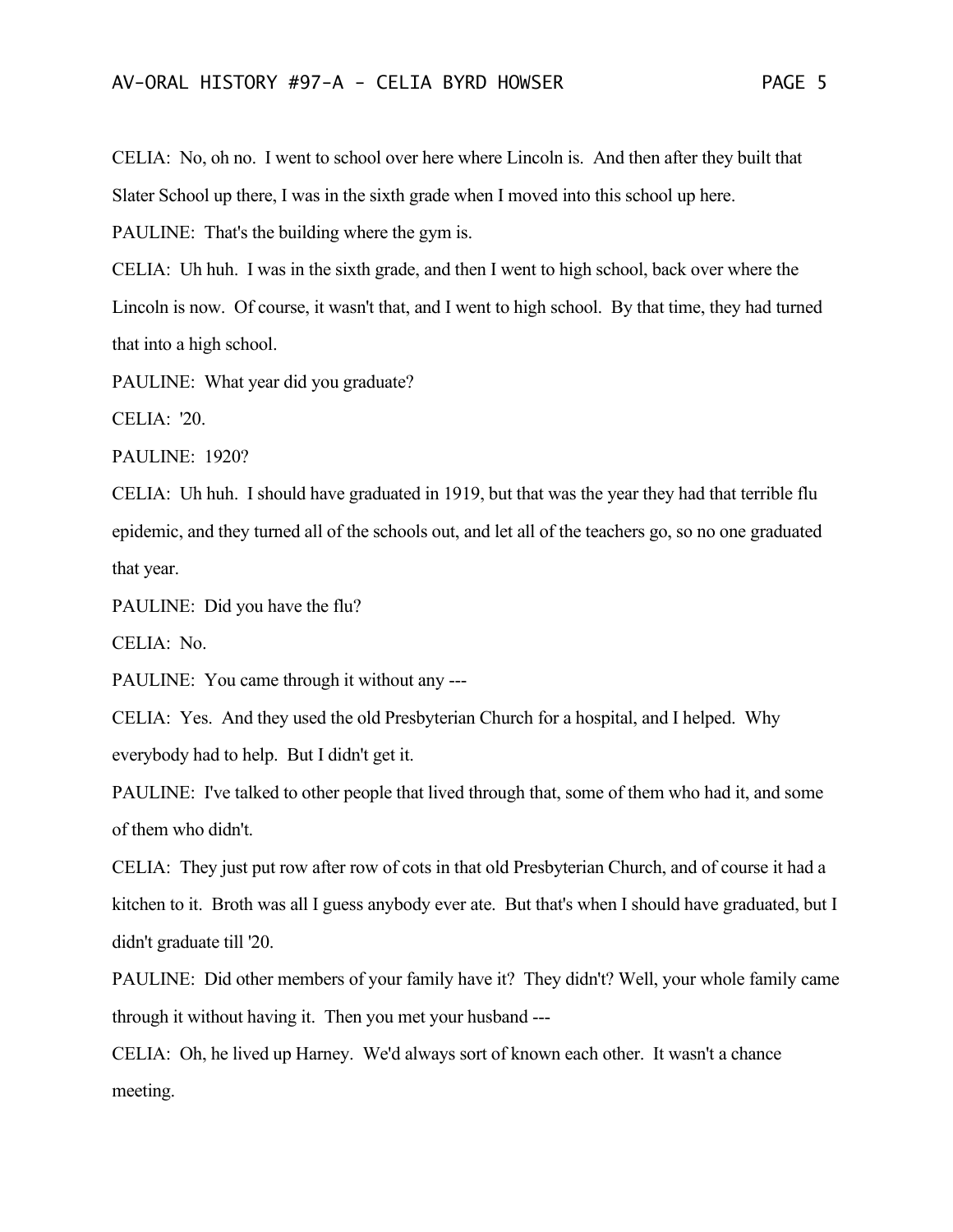PAULINE: Did you go to high school together?

CELIA: Two years. And then he went out to Ontario; he graduated out to Ontario. And he, of course, graduated in '19, because they didn't have flu out there like we did. But, you know, it's just like all kids; you've known them just about all your life.

PAULINE: What year were you married?

CELIA: 1923.

PAULINE: And you married in Burns?

CELIA: Uh huh.

PAULINE: Were you married at the Presbyterian Church?

CELIA: No, we were married at a friend's home. Earl Graham's home.

PAULINE: Is this the house where you first lived then?

CELIA: No, we rented a house for a while, and then we finally bought this property from the

Foleys. And then we built our house in 19--- we moved in, in 1930.

PAULINE: And you had this house built?

CELIA: Uh huh, we built it ourselves.

PAULINE: Well, I knew that you'd lived here ever since I could remember. Were you active in

Burns Mother's Club and Burns Library Club?

CELIA: Yes. No, not Library.

PAULINE: Not Library Club. Burns Mother's Club.

CELIA: I worked so much, you see, I wasn't too active in clubs.

PAULINE: Where did you work, Celia?

CELIA: Oh, I worked for; I put in about 15 years of my life working for lawyers, different ones.

And then after Charlie Foley died, I didn't suppose I'd ever work again. I was working for him

when he died. And then Dr. Smith and Dr. John (Weare) came after me and I went to work for

them in 1948 and worked for them until I retired.

PAULINE: And when was that?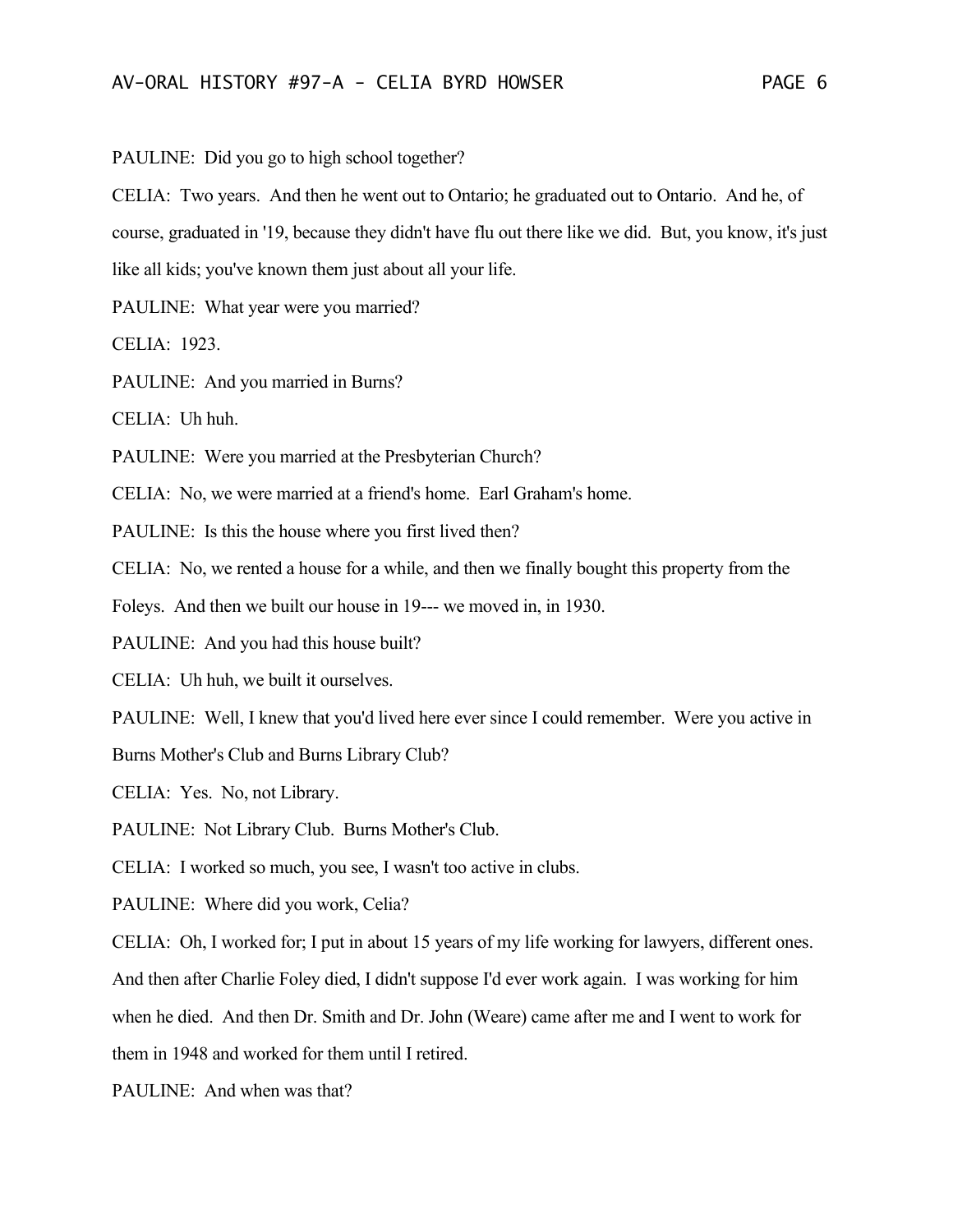CELIA: Let me see, I was --- I lacked six months of being 65, so I would have been 64 really.

PAULINE: You were born in 1901, so --- now that doesn't figure out right.

CELIA: Well, I, I retired.

PAULINE: Oh, I know what, I subtracted instead of --- I was getting you back into 1837. Here, I'd better add this instead of subtracting it. So, it would have been 1965, yeah.

CELIA: My full time would have been in the summer, in June, but I quit it. Oh, they started Medicare. I stopped and said I didn't want to start any more insurance. I was getting too old, so I

retired.

PAULINE: So, you were a long time.

CELIA: Well, over seventeen years.

PAULINE: For the Burns Clinic.

CELIA: Over seventeen years I worked there. So, I wasn't too active in a lot of things, because I couldn't be.

PAULINE: Well, you've been very active in the Presbyterian Church and sang ---

CELIA: I sang in the choir for over thirty years.

PAULINE: Music has always been a very important part of your family life, hasn't it?

CELIA: Yes, Grandpa and Grandma Byrd had six children, and they all sang, all of them, all six.

And that I think is really remarkable because you don't hear of that very often.

PAULINE: Although you don't sing as much in the choir now as you used to, you still ---

CELIA: Oh no, I can't. I haven't got enough breath. That surgery fixed me. It was too much for me, and then I was getting too old, there was more young people up there.

PAULINE: It does reach a point in time where it is nice to sit in the audience and watch someone else.

CELIA: Oh yes. You just can't go on, and on, and on.

PAULINE: You had one son?

CELIA: Uh huh, and one daughter.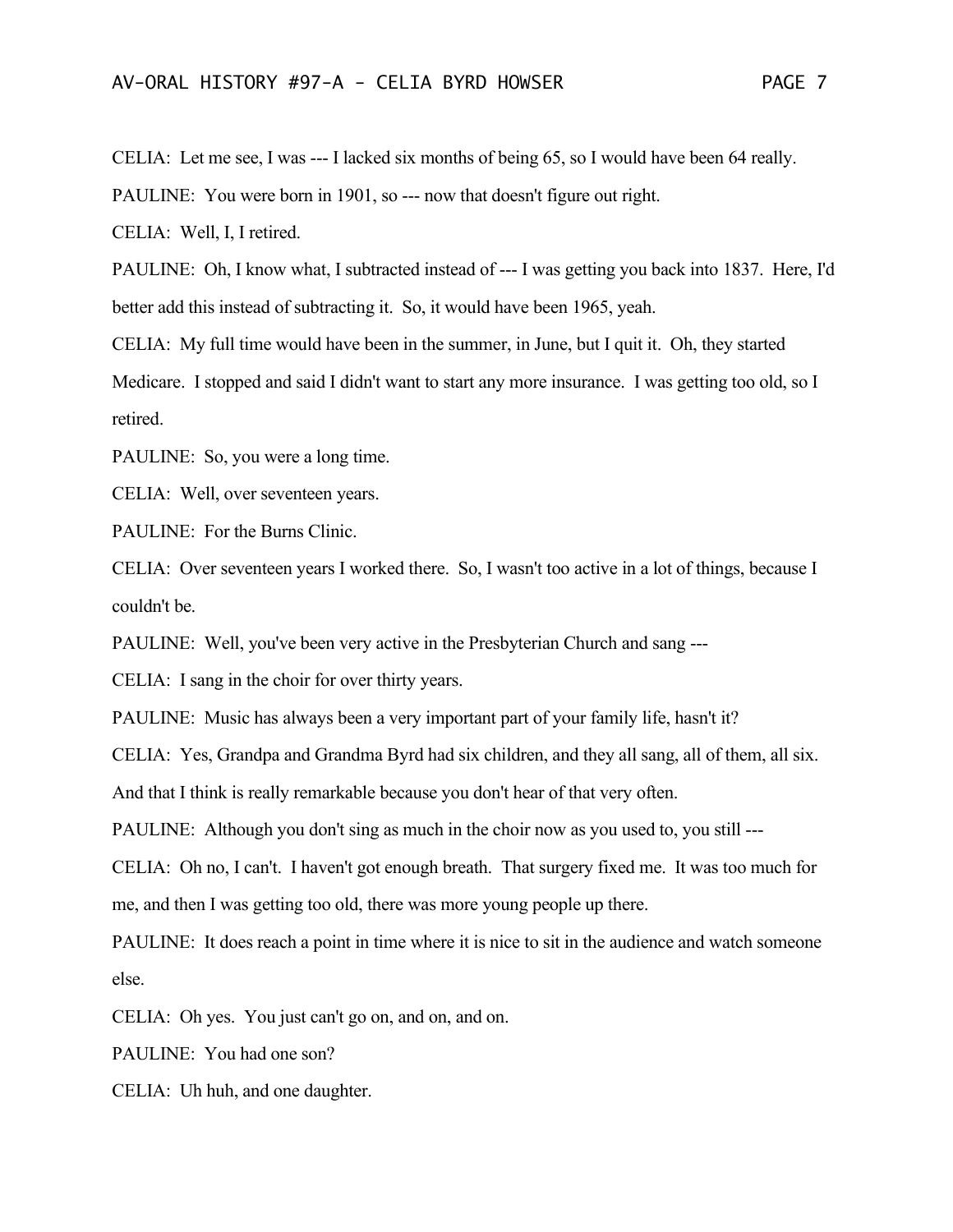PAULINE: And one daughter, Donna, but what's her last name?

CELIA: Mundy.

PAULINE: Donna Mundy. They're not living here now?

CELIA: They live in Redding, but they'll all be here, even great-grandchildren.

PAULINE: How many great-grandchildren do you have?

CELIA: Four.

PAULINE: Tom has two, and ---

CELIA: Three.

PAULINE: Three, and Donna has one.

CELIA: No, Donna had three.

PAULINE: Well, I've lost track --- that would be six.

CELIA: Yeah, the grandchildren.

PAULINE: The grandchildren.

CELIA: Yeah, but great-grandchildren, I thought you meant great-grandchildren.

PAULINE: Oh, the great-grandchildren.

CELIA: I've got four great-grandchildren.

PAULINE: Six grandchildren, and four great-grandchildren, okay. And they'll all be here?

CELIA: Hope to. At least we're making plans.

PAULINE: Tom lives in ---

CELIA: Ashland.

PAULINE: What's Donna's husband's name?

CELIA: Don Mundy.

PAULINE: Don, D O N. I know so much of these things that I ask you, but sure as I use it out of

my head, why I'd be wrong. I want to be sure.

CELIA: Yeah, I know.

PAULINE: Can you tell me what Burns was like in, at the time that you were growing up? Were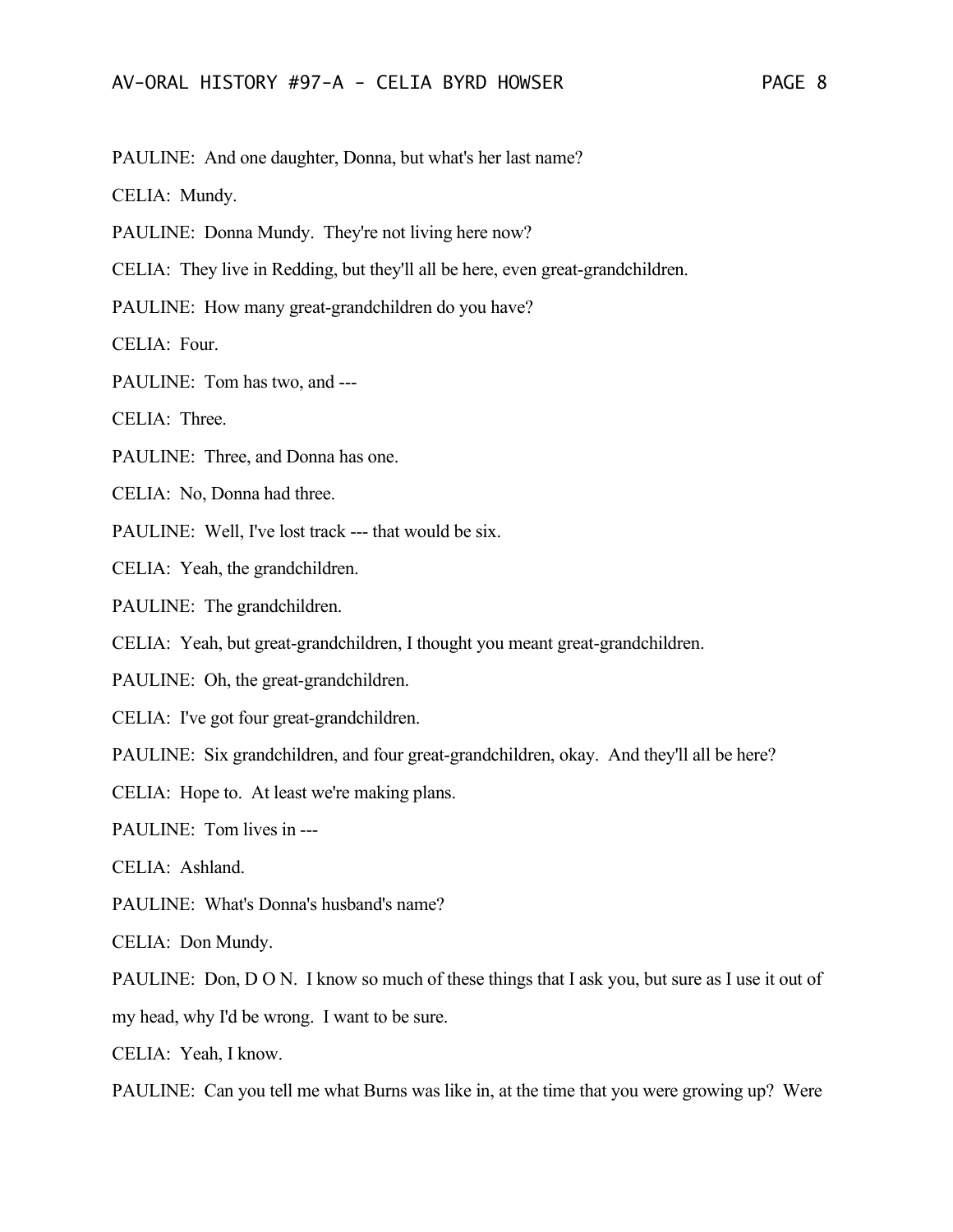there sidewalks?

CELIA: Oh no. There were sidewalks, all right! Just old wooden sidewalks, dirt streets, and mud. Just about like that end of town is down there, you know. No, it was --- when we moved from there, we moved off down there, off the flat down near the Village Trailer Court. Dad bought an

acreage down there, and we moved down there. So, I know what it is to walk to school.

PAULINE: I'll bet. It would have been what, a couple of miles?

CELIA: Well, it was quite a ways from clear down there to clear up.

PAULINE: Up here.

CELIA: Uh huh. But you thought nothing of it. You knew you had it to do, so you did it.

PAULINE: What about the weather, do you think it has changed a lot?

CELIA: Oh, I don't know, we had lots of cold weather. Gee, I can remember when it was 45 below once. And we had lots of snow, and it froze, and we went ice-skating. You know we'd coast down the hills, and so forth. That's about all you had to do in the wintertime.

PAULINE: Which hill did you coast?

CELIA: The Cecil's Hill we went down mostly. That was from the courthouse, and of course there wasn't much traffic then, you know, just so you didn't hit Main Street you were all right. Just horses and buggies.

PAULINE: Do you remember the first time you ever rode in a car?

CELIA: Oh, I sort of do. This Smaltz, who I worked for, he was an attorney, he took us down to see the oil well once down by Wright's Point. The first oil well down there, we went down there in his car to see that oil well. I think that's the first time I ever rode in a car.

PAULINE: What did you think about it?

CELIA: Well, I thought it was pretty nice.

PAULINE: You liked it.

CELIA: It sure beat sitting in the back end of an old buckboard.

PAULINE: Did you go to dances a lot?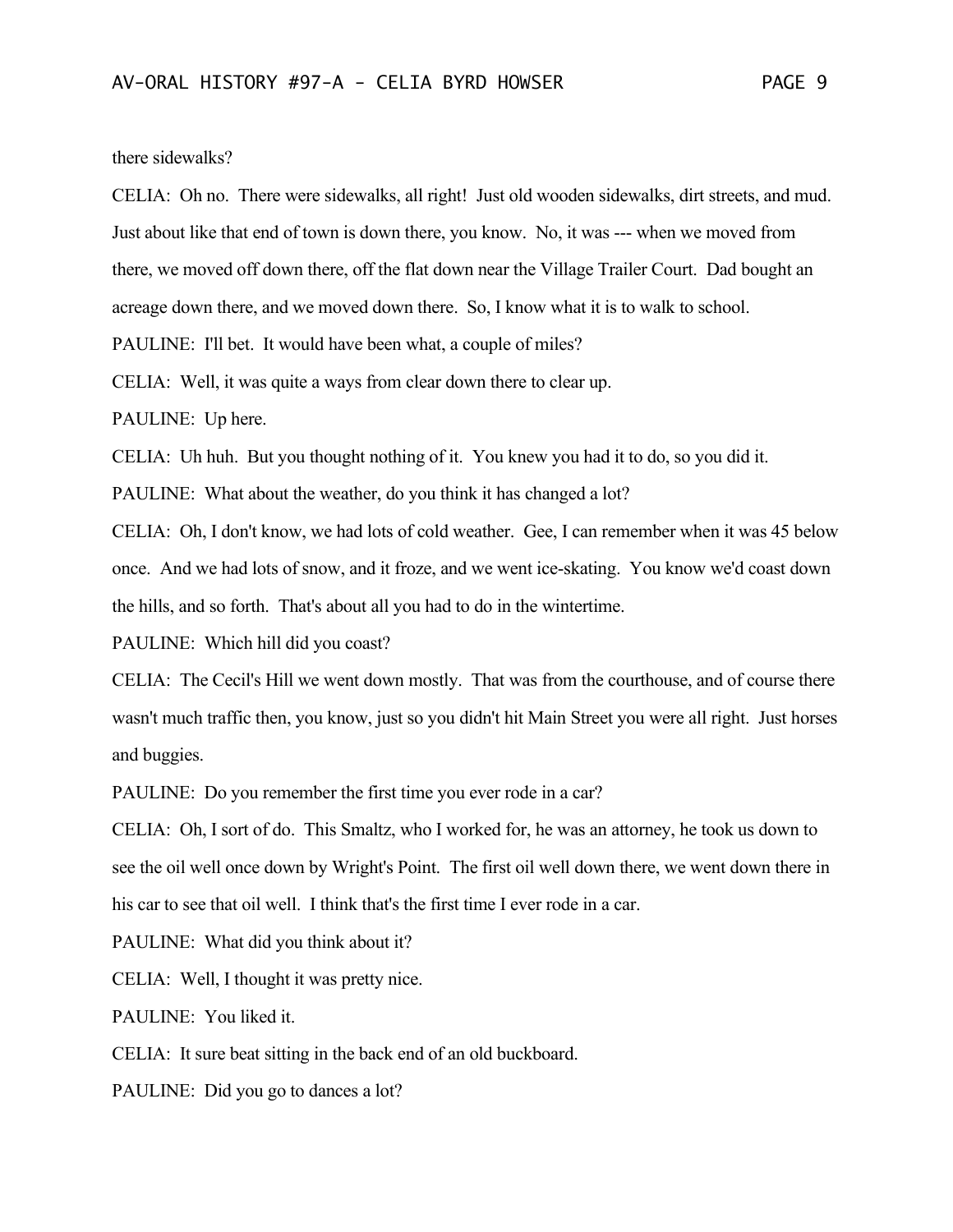CELIA: Oh yeah. We used to go --- Lois Sweek taught out Rye Grass, and we used to all go out there. My Uncle Bill had a car, and he would take us. I used to go with the Sweeks, and we danced out there a lot.

PAULINE: At the Rye Grass School?

CELIA: It was the Grange Hall there.

PAULINE: Oh, at the Grange Hall.

CELIA: I don't know what's happened, I think I saw that old building out there one day. Oh yes, I always loved to dance, and so did Darrell. So, I think that's why --- we had that in common, was our dancing.

PAULINE: Darrell was the Postmaster at Burns for many, many years.

CELIA: Uh huh. Yes, he was. I got the certificate over there that Harry Truman; Harry Truman was President when Darrell went in.

PAULINE: Well, he had worked there for some time before?

CELIA: Oh yes, right after we were married, the Postmaster, Leonard Locher, took sick and they took him to Portland. And he couldn't come back anymore, and Darrell had worked out to Ontario in a post office, just a little bit. So, they called him up and asked him if he'd come down there, they were up against it. And we just stayed down then, till he really --- All of our married life he worked in the --- till he retired of course. He retired before I did. But I liked to work; I wish I could work now. But my poor old hands, I can't do anything with them. But I could be worse.

PAULINE: Well, this is the thing. I guess it's best to look on the bright side, although when it hurts, it's hard to do that.

CELIA: I've taken pills today, because I was afraid --- I don't feel very well in the morning. After my pills begin to take effect, why I feel better.

PAULINE: Well, are there some things that you would really like to have said in your family history?

CELIA: Oh no, I don't. I haven't done anything that's ---